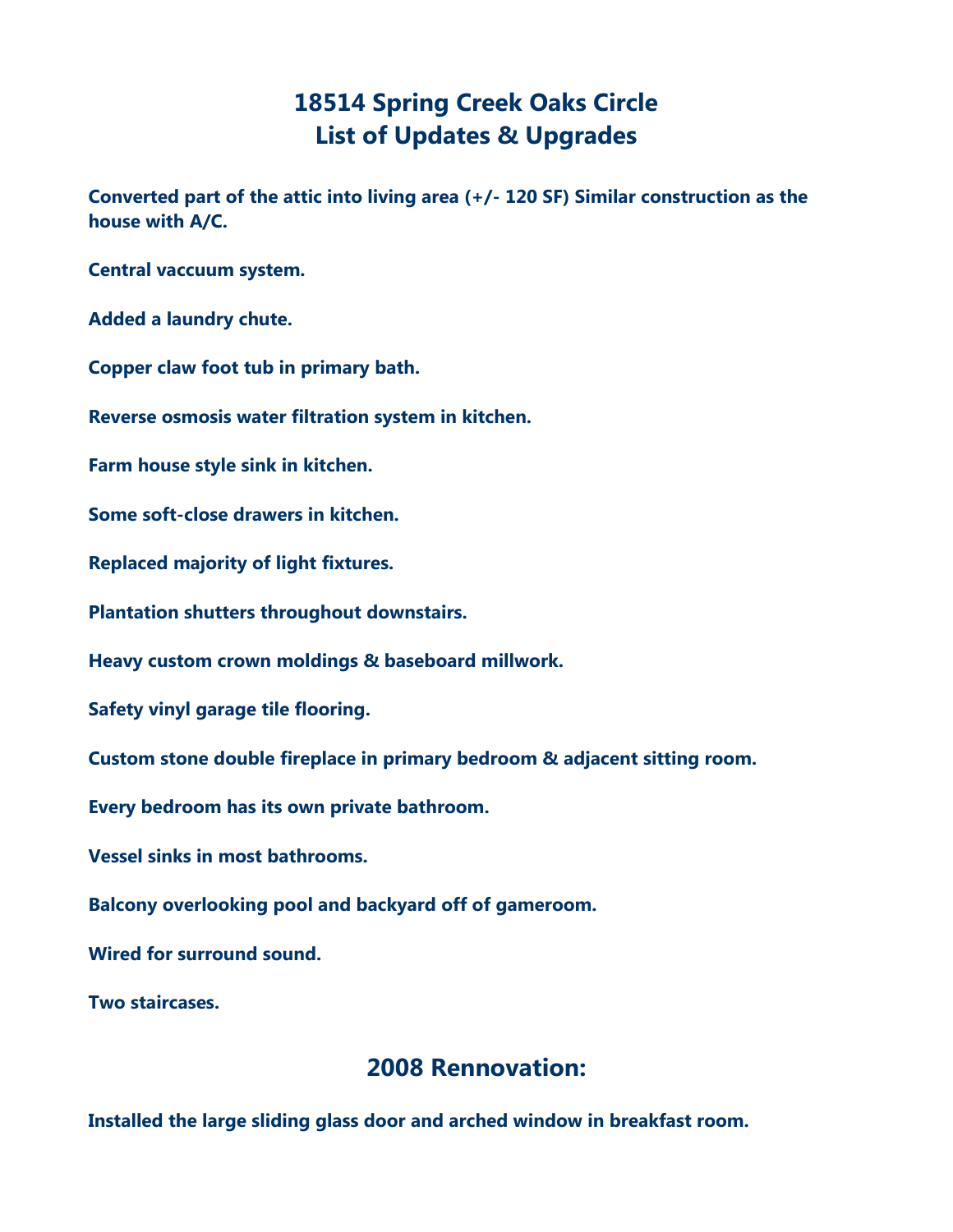**Opened up downstairs floor plan.**

**Rearranged kitchen cabinets & desk area cabinets.**

**Built-in cabinet and storage area in mud room. Installed new SubZero stand alone refrigerator & freezer. Model numbers BI-36R & BI-36L.**

**Installed 4 new 16 seer Trane dual stage AC/gas heater units, all with clean affect electrostatic air filtration system, which has been regularly maintained.**

**Replaced all plumbing fixtures and water valves throughout the house.**

**Installed 3 Rinai Tankless NG hot water heaters. The main water heater provides 9 gallons per minute, the other two are 7 gallons per minute.**

**Had custom cabinets site built in the living room, gameroom, and primary bedroom that offer additional hidden "secret" storage, and a hidden room.**

**Retextured & repainted entire house.**

**Installed new flooring throughout. Including real Teak hardwoods.**

## **2016 Rennovation:**

**Reconfigured the kitchen cabinets & island to incorporate 2 Lazy Susans into the corner cabinets, and 2 diagonal top cabinets for more storage. Installed a Viking Commercial 6 burner gas stove and oven with grill & griddle.**

**Installed Viking warmer. Sharp under-counter microwave, Hoshizake commercial ice maker, and Insignia dual zone (red wine / white wine) 44 bottle wine refrigerator.**

**New granite counter tops in kitchen, breakfast room table (which can be negotiated to stay), and all bathrooms.**

**Added new lower cabinets in kitchen with several large drawers for easy access storage, and nice vertical sliding drawer next to oven for convenient pots and pan storage.**

**Installed new double-wide stainless steel Ventahood vent hood above the stove in kitchen, and installed a half sheet of stainless steel behind the stove top for easy cleaning.**